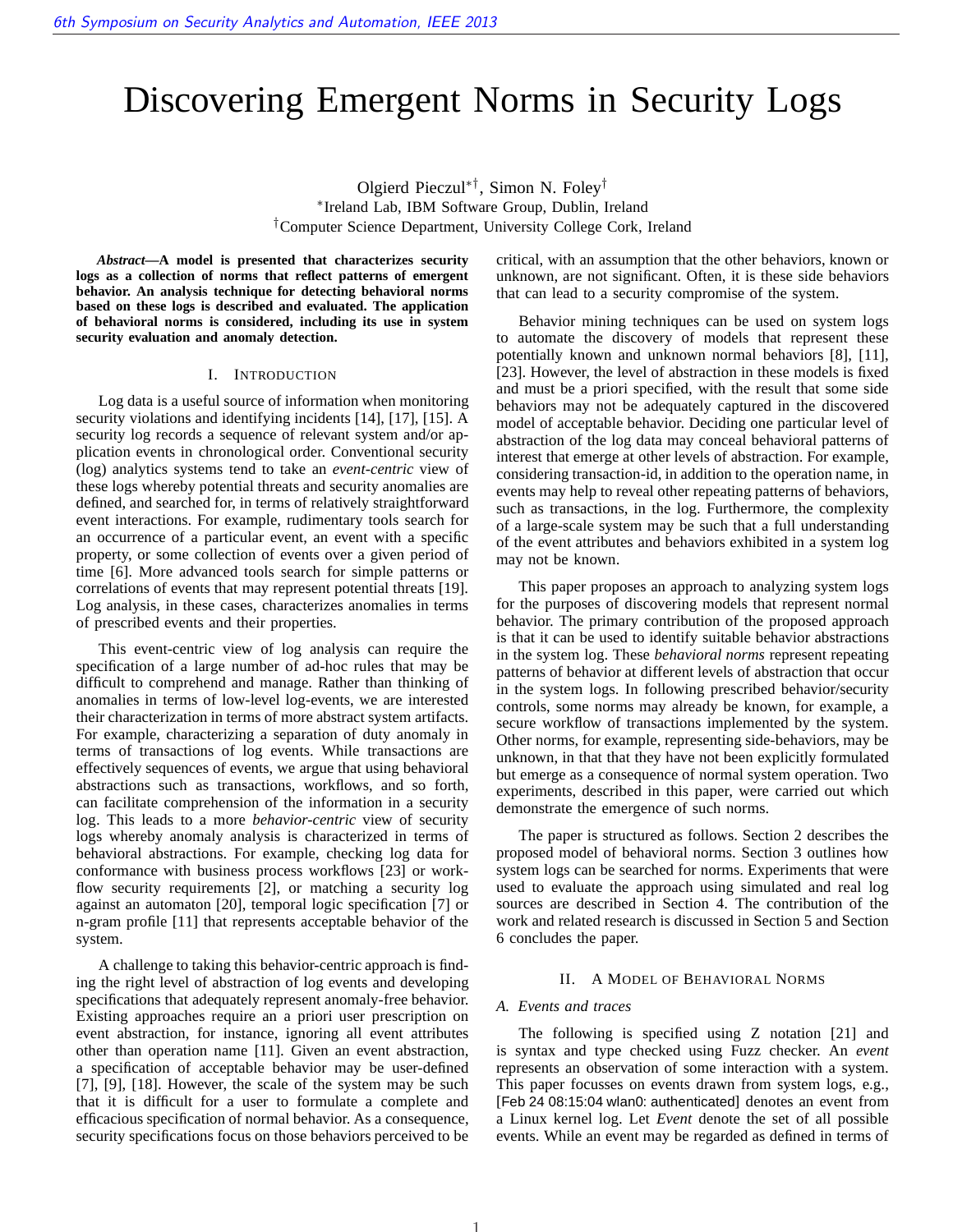```
1 Feb 24 08:15:04 wlan0: authenticate with 38:60:77:7d:6c:4f
2 Feb 24 08:15:04 wlan0: send auth to 38:60:77:7d:6c:4f
   Feb 24 08:15:04 wlan0: authenticated
4 Feb 24 08:15:04 wlan0: associate with 38:60:77:7d:6c:4f
   5 Feb 24 08:15:04 wlan0: RX AssocResp from 38:60:77:7d:6c:4f
6 Feb 24 08:15:04 wlan0: associated
7 Feb 25 14:12:18 wlan0: authenticate with 38:60:77:7d:6c:4f
8 Feb 25 14:12:18 wlan0: send auth to 38:60:77:7d:6c:4f
   Feb 25 14:12:18 wlan0: authenticated
10 Feb 25 14:12:18 wlan0: associate with 38:60:77:7d:6c:4f
11 Feb 25 14:12:18 wlan0: RX AssocResp from 38:60:77:7d:6c:4f
   Feb 25 14:12:18 wlan0: associated
```
Fig. 1. Linux kernel event log  $\langle k_1, k_2 \ldots, k_{12} \rangle$ 

a collection of attributes, we do not prescribe any particular attributes or structure on an event.

An *event equivalence* relation ∼ : *Event* ↔ *Event* defines classes of events that are considered to have common characteristics. Let *Eq*E define the set of all event equivalence relations. For example, kernel events [Feb 24 08:15:04 wlan0: send auth to 38:60:77:7d:6c:4f] and [Feb 24 08:15:04 wlan0: authenticated] are defined as (date) equivalent as they both occur on the same date. Alternatively, the events [Feb 25 14:12:18 wlan0: associate with 38:60:77:7d:6c:4f] and [Feb 24 08:15:04 wlan0: send auth to 38:60:77:7d:6c:4f] are defined as mac-equivalent as they refer to the same

The different characteristics of an event can be described in terms of its *attributes*. For example, a kernel log event could be described in terms of attributes date, iface, action and device. Let *Attribute* define the set of all attributes. Given event *e* : *Event* and set of attributes *A* : P *Attribute* then the *event projection e@A* gives the event *e* with attributes not in *A* removed. For example, [Feb 24 08:15:04 wlan0: authenticated]*@*{iface,action} gives event [wlan0: authenticated]. Intuitively, event projection can be used to define event equivalence. Given set of attributes *A* and events *e*, *f* : *Event* then define  $e \sim_A f \Leftrightarrow (e \mathcal{Q}A = f \mathcal{Q}A)$ .

A *trace* is a sequence of events. Let *Trace* define the set of all traces.

*Trace* == seq *Event*

hardware device.

For example, Figure 1 depicts a trace of kernel log events  $\langle k_1, k_2 \ldots, k_{12} \rangle$ .

For the purposes of this paper, system logs are used to build approximations of system behavior, in particular, sets of n-grams [11] are used to model acceptable system traces. This construction is represented as an equivalence relation, whereby  $t \equiv s$  is interpreted to mean that the underlying approximate model considers trace *t* to be *similar* to trace *s* (n-gram match). If n-grams are the same length as the trace then similarity is defined by trace equality. If n-grams are of length one then, for the kernel log example, we have, for example,  $\langle k_1, k_2, k_3 \rangle \equiv$  $\langle k_2, k_3, k_1 \rangle$ . N-gram based trace similarity is typically defined with respect to some threshold [11]. For the purposes of this paper the reader may take  $t \equiv s$  to mean that traces  $t$  and  $s$  are similar to an acceptable predefined degree, without any loss of generality.

Given event projection operation  $\Box$ @ then *trace projection t@A* is defined as the projection (based on attributes in *A*) of events in *t*. For example,  $\langle k_1, k_2 \rangle \otimes \{$  action  $\}$  $=\langle$  authenticate, send auth). This can be further generalized to projection over sets of traces, where given a set of traces *T* then *T*@A returns the set of traces  $t@A$  where  $t \in T$ .

#### *B. Strands and Partitions*

A *strand* is a trace of events that share a common characteristic. Let  $Eq\mathcal{E}$  be the set of all possible equivalence relations over *Event*. Given an equivalence relation ∼ defined over events then define *Strand*(∼) to be the set of all possible traces of equivalent events. Note,  $\mathbb P$  denotes a power set and ran(*f*) denotes range of the function *f* .

$$
Strand: EqE \to \mathbb{P} Trace
$$
  
\n
$$
\forall_{-\sim} : EqE \bullet
$$
  
\n
$$
Strand(\sim \sim) = \{t : Trace \mid (\forall e, f : \text{ran}(t) \bullet e \sim f) \}
$$

For example, if ∼*date* denotes date-equivalence of kernel log events then traces  $\langle k_1, k_2, k_3 \rangle$  and  $\langle k_2, k_4, k_6 \rangle$  from Figure 1 are members of *Strand*( $\sim_{date}$ ), while trace  $\langle k_1, k_7 \rangle$  is not a member.

Any trace can be *partitioned* into a set of strands that preserve the event ordering in the original trace. Define function *prtn*( $\sim$ , *t*) to be the partitioning of the trace *t* into a set of strands according to the event equivalence relation ∼. For example, partitioning the kernel log in Figure 1 according to date-equivalence generates exactly two strands  $\langle k_1, \ldots, k_6 \rangle$ and  $\langle k_7, \ldots, k_{12} \rangle$ .

## *C. Norms*

Sets of event traces can be used to model system behavior [4]. We are interested in inferring behavioral models of systems from their logs. These models may contain repeating patterns of behavior. A behavioral *norm* is a set of traces that is considered to define a comparable behavioral pattern. For example, traces  $\langle k_1, k_2 \rangle$  and  $\langle k_7, k_8 \rangle$  from the kernel log in Figure 1 represent comparable authentication-related behavior and are (behaviorally) different to  $\langle k_2, k_3 \rangle$ .

A trace equivalence relation  $\approx$   $\approx$   $\approx$  *Trace*  $\leftrightarrow$  *Trace* defines classes of traces that have a comparable behavioral characteristic. Let  $EqT$  define the set of all trace equivalence relations. Given a trace equivalence relation  $\approx$ , then  $Norm(\approx)$ defines the set of all possible norms based on  $\approx$ .

$$
Norm : EqT \to \mathbb{P}(\mathbb{P} Trace)
$$
  
\n
$$
\forall_{-\infty} : EqT \bullet
$$
  
\n
$$
Norm(\infty \infty) = \{c : \mathbb{P} Trace \mid \forall t_1, t_2 : c \bullet t_1 \approx t_2\}
$$

For example, the set of traces  $\{\langle k_1, k_2, k_3 \rangle, \langle k_7, k_8, k_9 \rangle\}$  could be regarded as an authentication norm drawn from Figure 1 and characterizing a fragment of authentication behavior during a wireless network connection. Trace projection can used to construct a definition for trace equivalence whereby, given traces *t*,*s*, a set of attributes *A* and a trace projection function *@*, then *t* ≈*A s*  $\Leftrightarrow$  *t@A*  $\equiv$  *s@A*. Note that trace equivalence (≈) is different to trace similarity ( $\equiv$ ), the latter defining an approximate test for trace equality. In the kernel log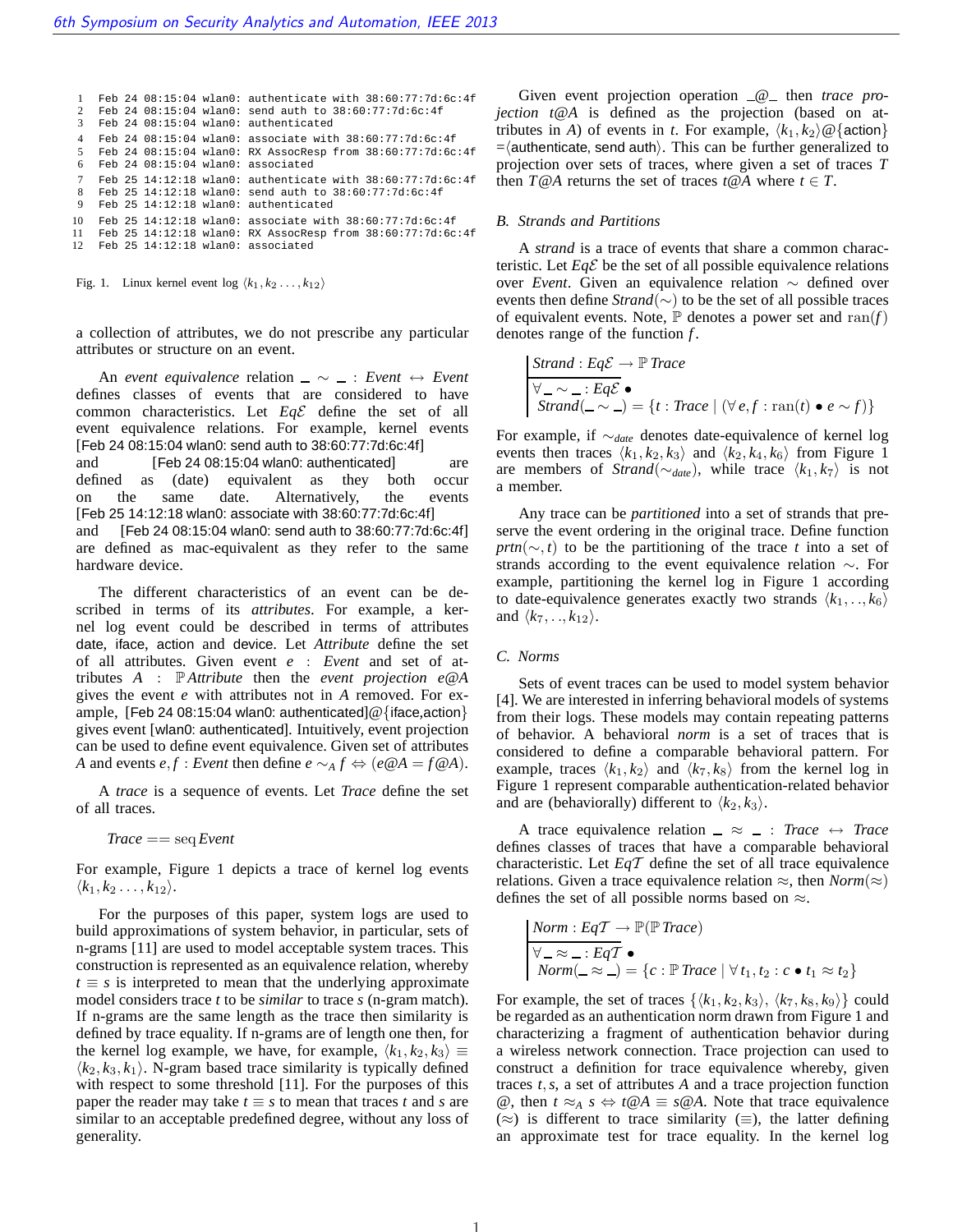example and with trace equality as similarity, the authentication norm is based on the trace equivalence  $\approx$ <sub>{action}</sub> and  $\langle k_1, k_2, k_3 \rangle \approx$  {action}  $\langle k_7, k_8, k_9 \rangle$ . Under this same interpretation,  $\{\langle k_1, k_2, k_3 \rangle, \langle k_4, k_5, k_6 \rangle\}$  is not an authentication norm.

A set of traces is partitioned by trace equivalence into a set of norms. Define  $prtn(\approx, T)$  to be the partitioning of the set of traces *T* into a set of norms based on the trace equivalence relation ≈. In this paper norms are defined in terms of the application of a trace-equivalence relation to a (projected) strand partition of a log. Formally, given a log *l*, an event equivalence relation ∼ and a strand equivalence relation  $\approx$  then the set of norms is defined as  $prtn(\approx, prtn(\sim, l)).$ 

#### *D. Modeling HTTP logs*

Figure 2 depicts an HTTP log of events  $\langle h_1, \ldots, h_{12} \rangle$ generated, for example, by a web-based order processing system. Each line defines an HTTP request event described using the Common Log Format [16] with attributes: remote host, RFC931 authenticated user, [date], "request", status and bytes. For ease of presentation in this example, trace similarity  $(\equiv)$  is defined by equality and we omit some attributes that are not relevant to the discussion.

*1) Strands for HTTP events:* The behavioral patterns in the HTTP request log can be modeled in many different ways. By event date-equivalence, the log is partitioned into the two strands  $\langle h_1, ..., h_7 \rangle$  and  $\langle h_8, ..., h_{12} \rangle$ , reflecting the common practice of "rolling" logs on a daily basis. An alternative view might consider requests from the same user to be equivalent, partitioning the log into three strands involving frank, alice and lucy.

Suppose that the path portion of an HTTP request event is defined in terms of the attributes method, action and item. For example, in Figure 2 the event  $h_1$  is an order (= $h_1$ *@* {action}) for item 4c4712 ( $=h_1 \omega$  {item}). In this case an event equivalence relation  $\sim$ <sub>{item}</sub>, defined in terms of item-equality, groups events together as actions carried out on an order; this partitions the HTTP log into the three distinct strands depicted in Figure 3. Note that for ease of presentation and when no ambiguity can arise attributes may be omitted from a log; in this case Figure 3 is based on the equivalence relation  $\sim$ <sub>{item}</sub> defined over httpLog*@*{user,date,method,action,item}. An al-

| {\frank [05/Nov/2012:09:11:26] PUT /order/4c4712,<br>lucy [05/Nov/2012:16:30:16] GET /order/4c4712,<br>lucy [05/Nov/2012:16:32:32] PUT /invoice/4c4712,<br>frank [05/Nov/2012:17:47:33] GET /invoice/4c4712), |  |
|---------------------------------------------------------------------------------------------------------------------------------------------------------------------------------------------------------------|--|
| (alice [05/Nov/2012:13:18:46] PUT /order/1d261e,<br>lucy [05/Nov/2012:17:46:06] GET /order/1d261e,<br>lucy [05/Nov/2012:17:48:35] PUT /invoice/1d261e,<br>alice [06/Nov/2012:09:58:48] GET /invoice/1d261e),  |  |
| (frank [06/Nov/2012:09:10:07] PUT /order/61ec0c,<br>lucy [06/Nov/2012:14:34:31] GET /order/61ec0c,<br>lucy [06/Nov/2012:14:47:20] PUT /invoice/61ec0c,<br>frank [06/Nov/2012:16:01:45] GET /invoice/61ec0c)}  |  |

Fig. 3. Strands from httpLog partitioned by attribute item

ternative view that partitions the log into strands of operations carried out by a given user on a given item is depicted in Figure 4.

1

|  |  | $\{\frac{\text{frac}}{\text{error}}\$ /order/4c4712, frank GET /invoice/4c4712), |
|--|--|----------------------------------------------------------------------------------|
|  |  | (frank PUT /order/61ec0c, frank GET /invoice/61ec0c),                            |
|  |  | (alice PUT /order/1d261e, alice GET /invoice/1d261e),                            |
|  |  | (lucy GET /order/4c4712, lucy PUT /invoice/4c4712),                              |
|  |  | (lucy GET /order/1d261e, lucy PUT /invoice/1d261e),                              |
|  |  | \lucy GET /order/6lec0c, lucy PUT /invoice/6lec0c)}                              |

Fig. 4. Strands *prtn*(∼{user,item} , httpLog) projected through {usr, method, action, item}

*2) Norms for HTTP traces:* The three strands depicted in Figure 3 give a projection of *prtn*(∼{item}, httpLog) that reflect an item-centric view of the HTTP log. Within each item strand there is a common pattern of behavior, specifically, item ordering actions followed by item invoicing actions. This repeating pattern in order processing can be characterized in terms of the norm:

 $\{\langle$  PUT /order/4c4712, GET /order/4c4712, PUT /invoice/4c4712, GET /invoice/4c4712}, hPUT /order/1d261e, GET /order/1d261e, PUT /invoice/1d261e, GET /invoice/1d261e), hPUT /order/61ec0c, GET /order/61ec0c, PUT /invoice/61ec0c, GET /invoice/61ec0c)}

based on the trace-equivalence  $\approx$ {method,action} over the projected strands defined by *prtn*(∼{item} , httpLog)*@*{method,action,item}. Intuitively, the above norm represents a transaction-style behavior pattern in the events of the HTTP log. The norm is a collection of strands that have an equivalent behavior pattern (according to ≈{method,action}), each carried out on an identified target (in this case, item).

Intuitively, strands define sequences of equivalent events, while the strands that make up a norm define a (repeated) equivalent behavior pattern. Different event and trace equivalences result in different norms, reflecting different kinds of patterns of behavior within the system. For example, Figure 4 depicts a partition of the log into strands that define the actions of a given user on an given item. The strand  $\langle$ frank PUT/order/4c4712, frank GET/invoice/4c4712) from this partition represents frank ordering and invoice-processing item 4c4712. Across these strands is a repeating user-order-invoice behavior norm that can be identified in terms of strands that have equivalent method and action attributes, that is, by the (strand) trace equivalence relation  $\approx$ <sub>{method,action}</sub>. In this case, the strand partition of the log (given in Figure 4) is partitioned into a customer norm and a merchant norm, as depicted in Figure 5. A customer (norm) puts orders and gets invoices while the merchant (norm) gets orders and puts invoices. These norms also suggest user-roles whereby Frank and Alice are customers and Lucy has a merchant role.

| $\{\{\text{frank PUT /order}/4c4712, frank GET /invoice/4c4712}\},\$                                                                                          |
|---------------------------------------------------------------------------------------------------------------------------------------------------------------|
| $\langle \text{frank PUT} \ / \text{order/61} \text{e} \text{c} 0 \text{c}, \ \text{frank GET} \ / \text{invoice/61} \text{e} \text{c} 0 \text{c} \rangle,$   |
| (alice PUT /order/1d261e, alice GET /invoice/1d261e)},                                                                                                        |
| $\begin{array}{ll}\n\{\text{lucy GET /order/4c4712, lucy PUT /invoice/4c4712}\},\\ \n\text{lucy GET /order/1d261e, lucy PUT /invoice/1d261e}\},\n\end{array}$ |
|                                                                                                                                                               |
| \lucy GET /order/61ec0c, lucy PUT /invoice/61ec0c\}}                                                                                                          |
|                                                                                                                                                               |

Fig. 5. *prtn*(≈{method,action} , *prtn*(∼{user,item} , httpLog) projected through {usr, method, action, item}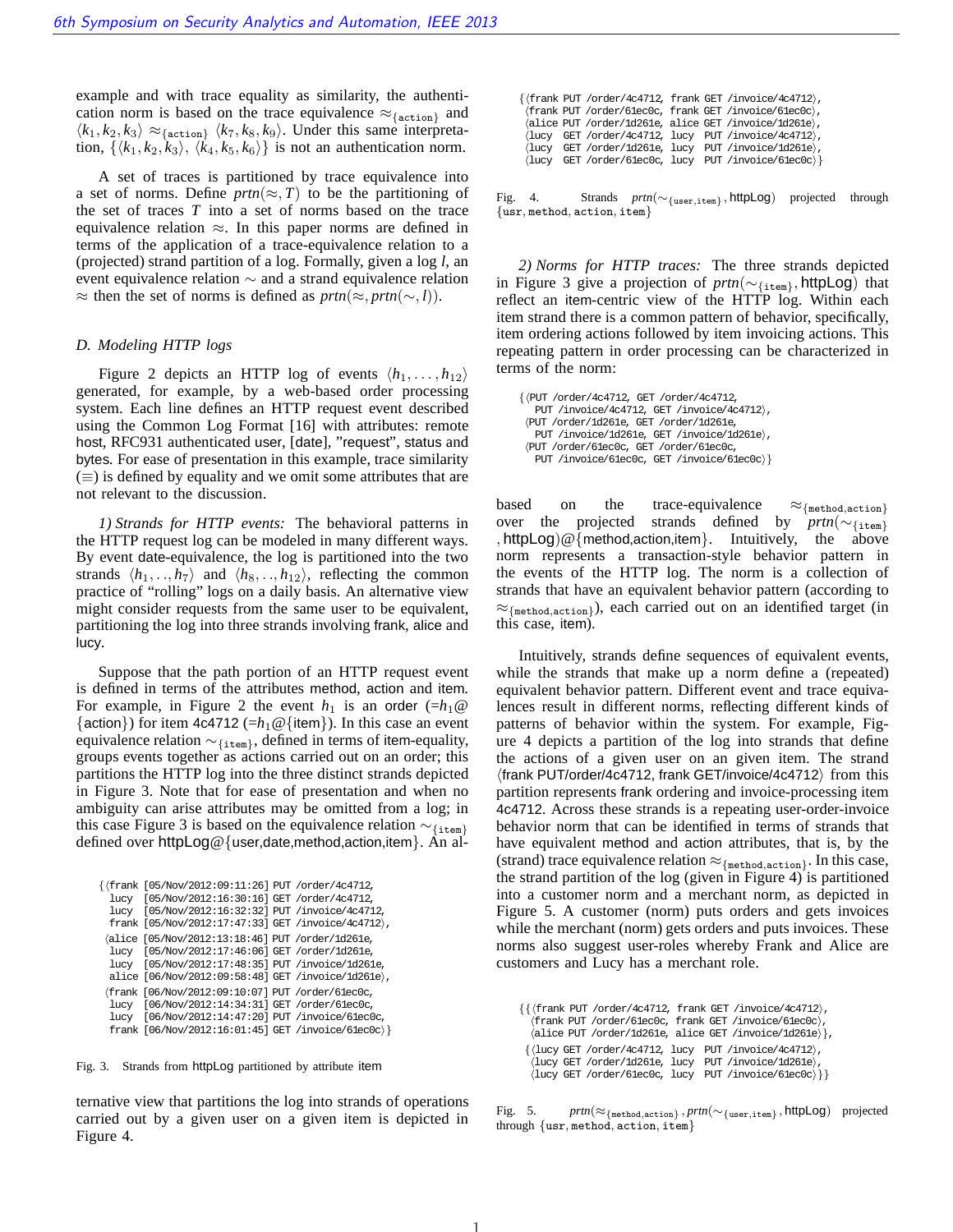```
1 10.20.3.11 - frank [05/Nov/2012:09:11:26] "PUT /order/4c4712 HTTP/1.1" 200 1724
2 10.43.9.1 - alice [05/Nov/2012:13:18:46] "PUT /order/1d261e HTTP/1.1" 200 4354
3 10.1.12.1 - lucy [05/Nov/2012:16:30:16] "GET /order/4c4712 HTTP/1.1" 200 6356
    10.1.12.1 - \text{lucy} [05/\text{Nov}/2012:16:32:32] "PUT /invoice/4c4712 HTTP/1.1" 200 2326<br>10.1.12.1 - \text{lucy} [05/\text{Nov}/2012:17:46:06] "GET /order/1d261e HTTP/1.1" 200 8320
                         5 10.1.12.1 - lucy [05/Nov/2012:17:46:06] "GET /order/1d261e HTTP/1.1" 200 8320
    6 10.20.3.11 - frank [05/Nov/2012:17:47:33] "GET /invoice/4c4712 HTTP/1.1" 200 2925
7 10.1.12.1 - lucy [05/Nov/2012:17:48:35] "PUT /invoice/1d261e HTTP/1.1" 200 221
8 10.20.3.11 - frank [06/Nov/2012:09:10:07] "PUT /order/61ec0c HTTP/1.1" 200 3327
9 10.76.13.8 - alice [06/Nov/2012:09:58:48] "GET /invoice/1d261e HTTP/1.1" 200 6366
    10 10.1.12.2 - lucy [06/Nov/2012:14:34:31] "GET /order/61ec0c HTTP/1.1" 200 2727
11 10.1.12.2 - lucy [06/Nov/2012:14:47:20] "PUT /invoice/61ec0c HTTP/1.1" 200 9326
12 10.20.3.11 - frank [06/Nov/2012:16:01:45] "GET /invoice/61ec0c HTTP/1.1" 200 332
```
Fig. 2. **httpLog** trace of HTTP requests  $\langle h_1, \ldots, h_{12} \rangle$ 

#### III. IN SEARCH OF NORM

A norm identifies common sequences of *operations* carried out relative to a *target*. Let *O* and *T* denote sets of attributes intended to represent the operation and the target of events, respectively. Event equivalence ∼*<sup>T</sup>* distinguishes targets while strand equivalence  $\approx_O$  distinguishes operations. For example, in Figure 5, order-invoice operations are carried out relative to user-item targets. We are interested in identifying likely target and operation attributes (event and strand equivalence relations) that generate norms that provide meaningful characterizations of a system's behavior. Considering a norm defined as a date operation on a method target, that is,  $prtn(\approx_{\text{date}})$ , *prtn*(∼{method}, httpLog)), does not reveal anything interesting about the httpLog. However, the norms in Figure 5 do reveal potentially interesting customer and merchant related norms.

Given operation and target attribute sets *O* and *T*, respectively, then  $l@(O \cup T)$  gives the view of interest of the log *l*. In this case, the norms of log *l*, defined as

$$
\mathcal{N}_T^O(l) = prtn(\approx_O, prtn(\sim_T, l)) @ O
$$

are intended to represent patterns of operations on targets. Note that events not in  $O \cup T$  are considered superfluous while targets are not explicitly included in the final set of norms since their existence is implicit in the strands they relate to. These norms  $\mathcal{N}_T^O(l)$  are computed on the basis of a single *learning* log *l*. The effectiveness of using  $\mathcal{N}_T^O(l)$  as a representative model of the given system's behavioral norms is determined by comparison with the norms generated by a further *test* log *t* of valid interactions of the system.

Let  $\mathcal{M}_T^O(l,t)$  define an operation that compares the norms of  $\mathcal{N}_T^O(t)$  and  $\mathcal{N}_T^O(t)$  and returns a measure in [0..1] that indicates their degree of similarity to each other, whereby a higher value indicates a greater degree of similarity. Intuitively,  $\overline{\mathcal{M}}_Q^Q(l, t)$  gives a measure of the false negatives when one treats  $\mathcal{N}_T^{\mathcal{O}}(l)$  as a model of the behavioral norms in the system. A measure of the false positives for  $\mathcal{N}_T^O(l)$  as a model of behavioral norms is given by  $\mathcal{M}_T^O(l, c)$ , where *c* is a *control* log of the system, that is a log with sequence perturbations that are known not to occur in the system. Section III-A outlines our current encoding of  $\mathcal{M}_T^O(l,t)$  based on n-grams.

## *A. N-gram based Norm Similarity*

N-grams are used to provide approximate models of system behavior [11]. An observed trace of the system is encoded as a set of n-grams of size *n*. The objective is to find a suitable n-gram size such that this set of n-grams can be used to test, to some degree of accuracy, the validity of any execution trace of the system. Forrest [11] describes a strategy for building this set from a log trace and uses system test and control logs to indicate accuracy. The simplicity of this approach makes it attractive for initial implementation, where we focus on testing for norms existence.

This n-gram model provides (approximate) trace matching and can be used to implement the trace similarity relation  $(\equiv)$ . This is generalized to norms, whereby a set of strands (a norm) is encoded as a set of n-grams that provide an (approximate) method to test a strand for membership of a norm. A variation of the Jaccard coefficient [5] is used to provide a measure of the similarity between two sets (norms) of n-grams. This gives the size of the intersection of the sets divided by the size of the union of the sets. Let  $\mathcal{J}(n,m)$  denote this measure between norms *n* and *m*.

Given a log *l* and a test trace *t* then the average of the best of the Jaccard coefficients from the log norms in  $\mathcal{N}_T^O(l)$  to the test norms in  $\mathcal{N}_T^O(t)$  defines a similarity measure between the sets of norms. Thus, given operator and target attributes *O* and *T*; log and test traces *l* and *t*, and an underlying n-gram model then define:

$$
\mathcal{M}_T^O(l,t) = \sum_{n \in \mathcal{N}_T^O(l)} \left( \frac{\max_{m \in \mathcal{N}_T^O(t)} \mathcal{J}(n,m)}{|\mathcal{N}_T^O(l)|} \right)
$$

The same calculation is used to define the similarity  $\mathcal{M}_T^O(l, c)$ between the log trace *t* and the control trace *c*.

#### *B. Implementation*

Given traces *l* (log), *t* (test) and *c* (control), then a norm search finds operation attributes *O*, target attributes *T* and an n-gram model ( $\equiv$ ) resulting in the best values for  $\mathcal{M}_T^O(l,t)$  and  $\mathcal{M}_T^Q(l, c)$ . A prototype of this search has been implemented. The objective of this paper is to demonstrate the existence and potential utility of norms. While the current implementation is quite effective for demonstrating this for the moderately-sized logs and attribute sets described in the next section, we have not focussed on search efficiency. In principle, the search is exponential in its parameters. However, many techniques exist for dealing with these kinds of problems and developing a scalable norm search is a topic for future research.

#### IV. EVALUATION

Two experiments were carried out in order to evaluate whether norms emerge from system logs. Section IV-A de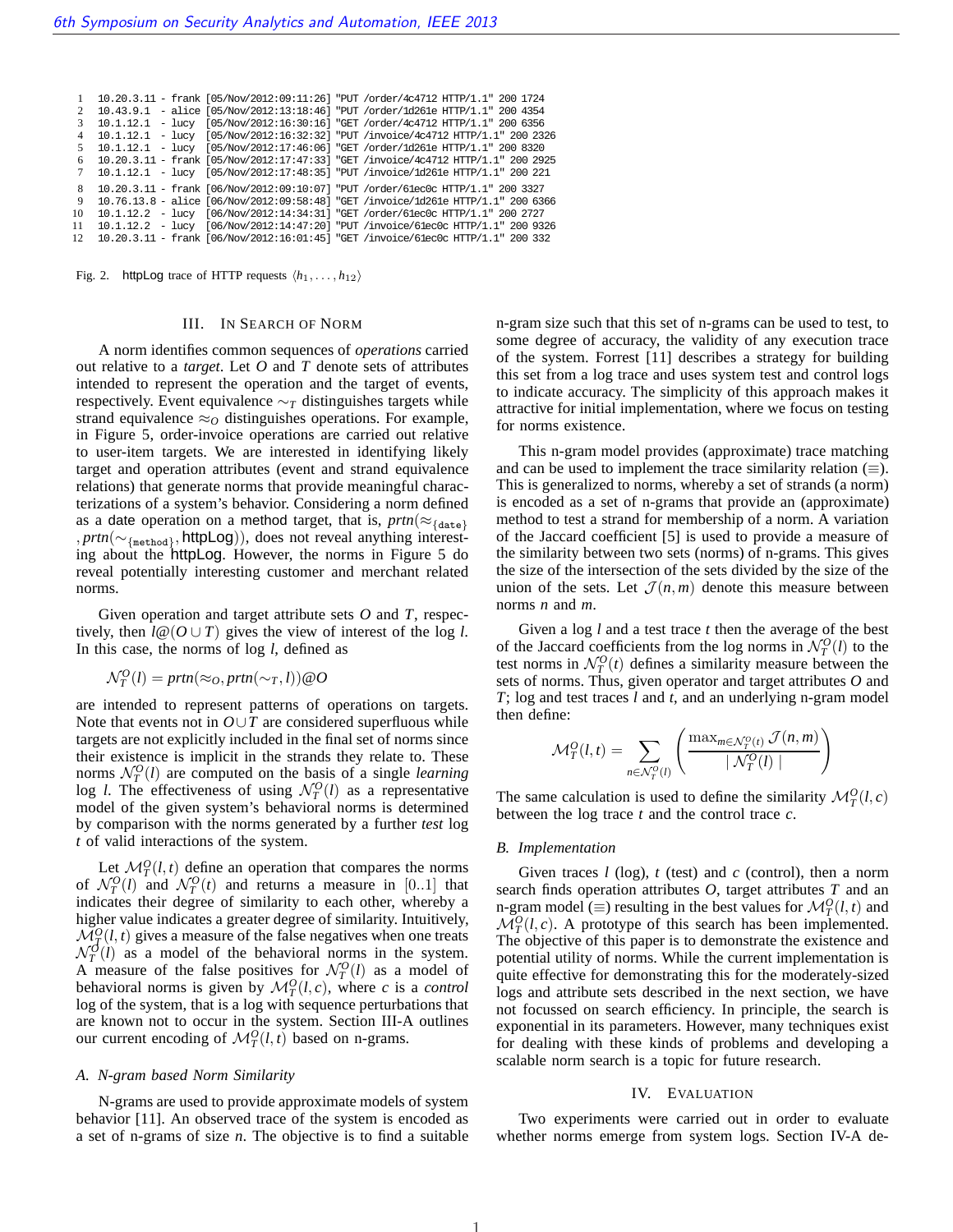scribes the emergence of norms from the logs of a simulated system. Section IV-B documents norms that emerged in our study of a complex enterprise-grade application system.

## *A. Norms in a simulated system*

A system that simulated the execution of the HTTP example in Section II-D was developed. It was extended to include additional actions like cart, payment, dispatch, return, etc. The objective of this experiment was to demonstrate that norms could be discovered in logs of systems that were fabricated deliberately to have repeating patterns within their apparently random-looking behavior. In particular, that the norm search would find the sets of operation *O* and target *T* attributes as expected.

The system was built as a collection of concurrent users, engaging HTTP events. A simple control-flow model was used to specify user behavior scenarios in terms of repeating sequences of events to be carried out across (random) items. During simulation, a user repeatedly selects, at random, execution sequences from the choice defined by the scenario. This control-flow model was used to generate system traces by (randomly) interleaving the user behavior scenarios.

The simulation comprised of 500 executions by 25 users, each selecting executions at random from the choice of 30 sequences defined by the user-scenario. Running the simulation twice generated different learning *l* and test *t* traces, each containing approximately 50,000 events. A similar sized control log *c* was generated by re-running the simulation, but making random perturbations to the sequences to generate invalid scenario behaviors. The search considered n-grams of 3, 5 and 7 in length.

While the event attributes included user,method,action and item, it should be noted that in this experiment no information was provided to the search algorithm that might a priori suggest candidate operation and target attributes. Each event also included a transaction identifier (trans) that tied the event to a unique execution sequence within a user behavior scenario.

Table I provides a selection of operation and target attributes, along with  $\mathcal{M}_T^O(l,t)$  (false positive) and  $\mathcal{M}_T^O(l,c)$ (false negative) measures computed for given n-gram sizes *n* and based on the simulated log traces *l*, *t* and *c*.

| operation $O$                      | target $T$   | n             |      |      |
|------------------------------------|--------------|---------------|------|------|
| trans                              | user         | 3             | 0.14 | 0.45 |
| item                               | method, user | 7             | 0.18 | 0.47 |
| trans                              | item         | 3             | 0.18 | 0.46 |
| method, action                     | user         | 5             | 0.28 | 0.00 |
| method, user                       | trans        | 3             | 0.32 | 0.01 |
| method, action                     | item, user   | 3             | 0.75 | 0.02 |
| method. action                     | trans        |               | 0.78 | 0.03 |
| method, action                     | trans        | 5             | 0.81 | 0.00 |
| method, action                     | trans        | $\mathcal{R}$ | 0.85 | 0.02 |
| SOME NORMS IN THE SIMULATED SYSTEM |              |               |      |      |

These results suggest, as expected, that the repeating pattern of method−action operations carried out on transactions (trans) is a good norm; providing a high-degree of similarity between the learning and test logs (few false positives) and a low-degree of similarity between the learning and control logs (few false negatives). While attribute trans was intentionally

1

constructed to provide a unique transaction identifier for the user-scenario, it is interesting to note that the search also suggests the pair user,item as a reasonable set of target attributes. On further investigation it turned out that in the simulation logs, it was more likely that the execution scenarios of different users involved different items, that is, there were relatively few instances of order-invoice transactions involving multiple users. This could be regarded as an unexpected norm that emerged as a consequence of the simulation design. Note that presented similarities are mertics that are relevant to establishing best attrbiutes for norm model and they have no relation with similarity levels in possible application of norms in anomaly detection.

Recall that a norm (set of strands) is implemented as a set of n-grams which, by its nature, provides an approximation for the behavior pattern. It is instructive to consider the effect that the n-gram approximation model (encoding trace similarity) has on the number of norms identified in  $\mathcal{N}_T^O(l)$ , for the given *O* and *T*. Figure 6 compares the numbers of norms discovered for different degrees of trace similarity. With a degree of similarity of 1 traces must exactly match and as consequence, there are a large number of distinct norms, many with very similar but strictly different behavior. With a degree of similarity of 0 then traces of the same events, but differently ordered, are considered matched and as a result there is effectively one norm, matching all possible behaviors.



Fig. 6. Number of norms for different n-gram approximations (simulated system)

Our goal is to find a similarity level that results in n-gram approximation that is useful to build norms. Such level of similarity should allow some scope of difference between traces while still consider them as being behavioraly equivalent.

Inspecting Figure 6 reveals that 30 distinct norms are identified for a substantial range, between 0.5 and 0.05, of the degree of trace similarity. Recall that in configuring the control-flow model, logs were generated by users repeatedly selecting, at random, from a choice of 30 different execution scenarios. On inspection, each norm corresponds to one of the execution scenarios, confirming that the proposed operation *O* and target *T* attributes reflect the patterns of behavior that were intended.

This experiment demonstrated that analyzing norms in a log trace can be used to test for existence of behavioral patterns in a simulated system. The search discovers the attributes that characterize the sequences of operations carried out on targets along with the best n-gram profiles for matching the identified norms.

The problem of finding optimal attributes is exponential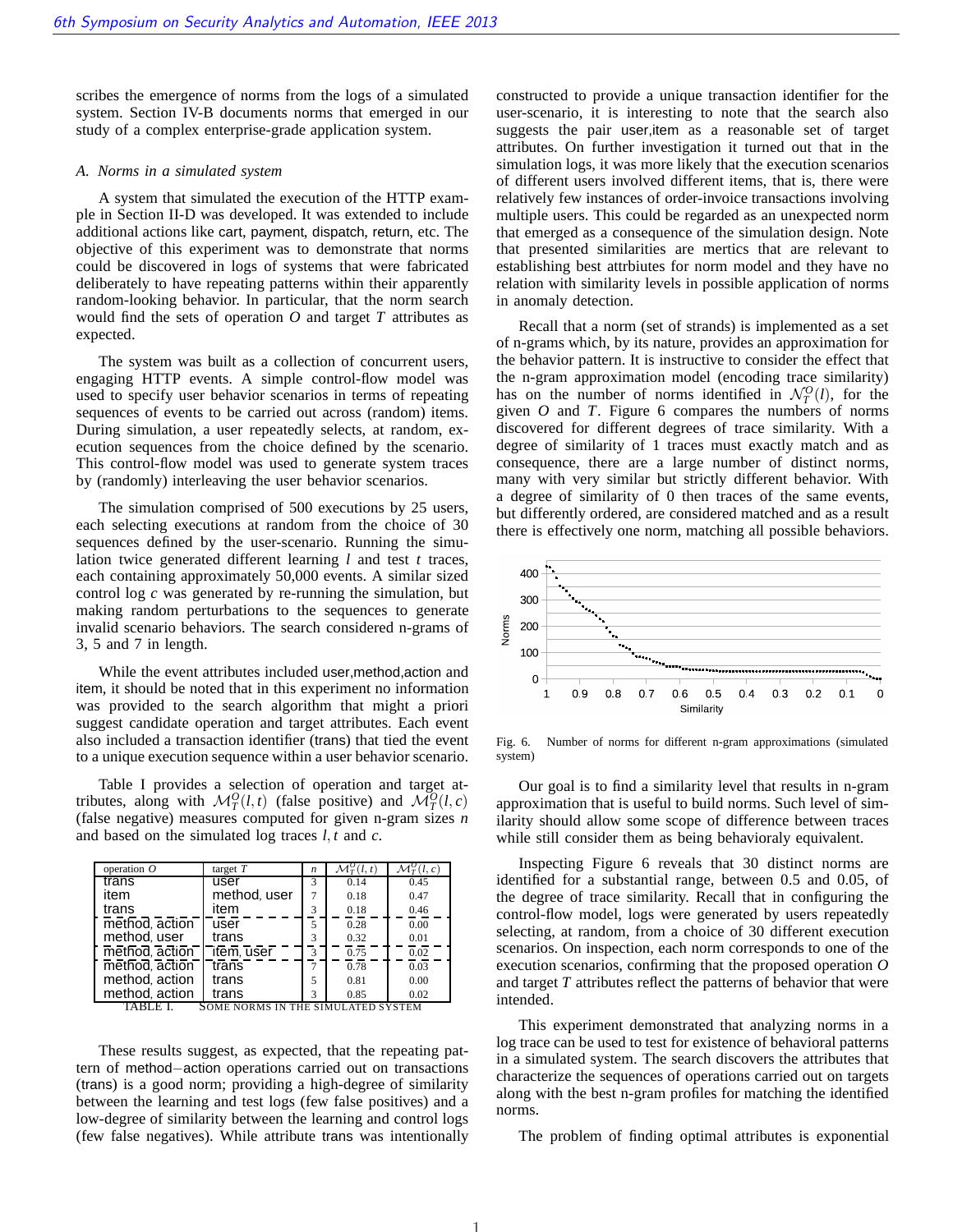with respect to number of attributes in the event. For five attributes, an exhaustive search over space of all possible combinations of attribute for target  $(2^5)$ , operation (also  $2^5$ ) and n-gram sizes (3) would require 3072 algorithm iterations. Thanks to some basic optimizations (like not considering operation attributes in targets) in the experiment we reduced that number to 510 which took about 30 minutes on a laptop with 1.6GHz four core CPU.

*1) Simulating anomaly:* In the following side experiment, the system simulating HTTP application was extended to model an access control mechanism. The access control is implemented by assigning each of the scenarios and each of the users one of five roles. The simulation has been modified, so that scenarios are only executed by users with a matching role. For illustration, the scenario related to making an order may be only executed by a users with the role Customer while scenario related to issuing an invoice by users with the role Merchant. Information about user role was included as an event attribute and new events contained 6 attributes (method, action, user, item, role, trans).

The norm search was performed for the modified system. Optimal values identified by the search are role, method, action for the operation and trans for the target. It should be noted that, compared with the system without the access control capability, the operation includes role in addition to method and action. Inclusion of role attribute makes the operation more precisely defined (e.g. "GET invoice as Customer" compared to just "GET invoice") and produces more accurate norm model. The search for similarity level, as presented on Figure 7 (normal) shows the result similar to the original system (without access control) and reflects 30 scenarios for a large similarity range.

In the second part of this experiment, the simulation was modified to model a security flaw. The access control was disabled so any user could run any scenario regardless of their role. The intention of this change was to simulate an accidental misconfiguration that breaks security control and check how such change will reflect on system's norms. The search for similarity level was performed on the trace from modified system. Figure 7 shows number of norms in relation to similarity for both executions (normal and abnormal) of the system with the access control capability.



Fig. 7. Number of norms for different n-gram approximations for two configurations of simulated system with access control

This experiment shows that system with broken access control produces much more norms than the one with the access control functioning properly. Although both systems were executing the same same 30 scenarios, they produce traces that are behaviorally different according to identified norm attributes. In the system with enabled access control, different executions of the same scenario produced traces different only because of the control flow. For n-gram similarity between 0.5 and 0.05 they were considered equivalent. In the system with broken access control, executions of the same scenario, but with different roles, produced traces in which *operations* were also different. Even at low similarity levels such traces could not be considered equivalent as they represented completely different behaviors.

This experiment demonstrates that a change in system's behavior may be identified by observing amount of norms that emerge from that system. This is possible even without insight in what individual norms actually represent.

#### *B. Norms in an Enterprise system*

The second experiment was based around an enterprise Java-based social software application. This application provides its users with social communication and content management. The objective of this experiment was to investigate the emergence of norms in an existing large-scale application system.

The application server running the application was configured to include a custom Java Security Manager [12] that recorded every permission check as an event. Six attributes of the events logged by the manager were considered: type of permission (attribute perm, with values FilePermission, SocketPermission, etc.); action (with values, open, read, etc.); name of application server's thread used to perform the operation; application's user on behalf of which the thread executes, and name of the class that invoked the code requiring the permission. Time was recorded using reduced precision.

The application was invoked 1,500 times via its REST API in order to execute 11 different high-level actions (such as file upload, download, adding file to folder, etc.) concurrently for 10 different application users. This was done twice in order to generate the learning and test traces, each containing about 30,000 events. The control trace was created by randomly reordering events from the test trace. N-gram sizes of 3, 5 and 7 were used in the search for norms. Table II provides a selection of operation and target attributes, along with  $\mathcal{M}_T^O(l,t)$ (false positive) and  $\mathcal{M}_T^O(l, c)$  (false negative) measures that were computed during the search. The results in Table II are for an n-gram size of 3, which, when analyzing this system, produced better results than for other sizes.

| operation $O$                                                                                   | target $T$           |                   |      |  |
|-------------------------------------------------------------------------------------------------|----------------------|-------------------|------|--|
| perm                                                                                            | action, thread, user | 0.38              | 0.49 |  |
| class, user                                                                                     | action, prtm, time   | $\overline{0.15}$ | 0.01 |  |
| name, perm                                                                                      | thread, trace        | 0.51              | 0.37 |  |
| perm                                                                                            | time, user           | $\sqrt{0.99}$     | 0.11 |  |
| class, perm                                                                                     | time, user           | 0.97              | 0.07 |  |
| class, perm                                                                                     | thread, time, user   | 0.99              | 0.08 |  |
| action, class                                                                                   | thread, time, user   | 0.92              | 0.00 |  |
| action, class, perm                                                                             | thread, time, user   | 0.92              | 0.00 |  |
| mantrin<br>$\Gamma_{\triangle M}$ is a sequence in the complete over the $\Gamma_{\triangle M}$ |                      |                   |      |  |

TABLE II. SOME NORMS IN THE ENTERPRISE SYSTEM

The results show that the best candidates for operation attributes are combinations of action, perm and class attributes.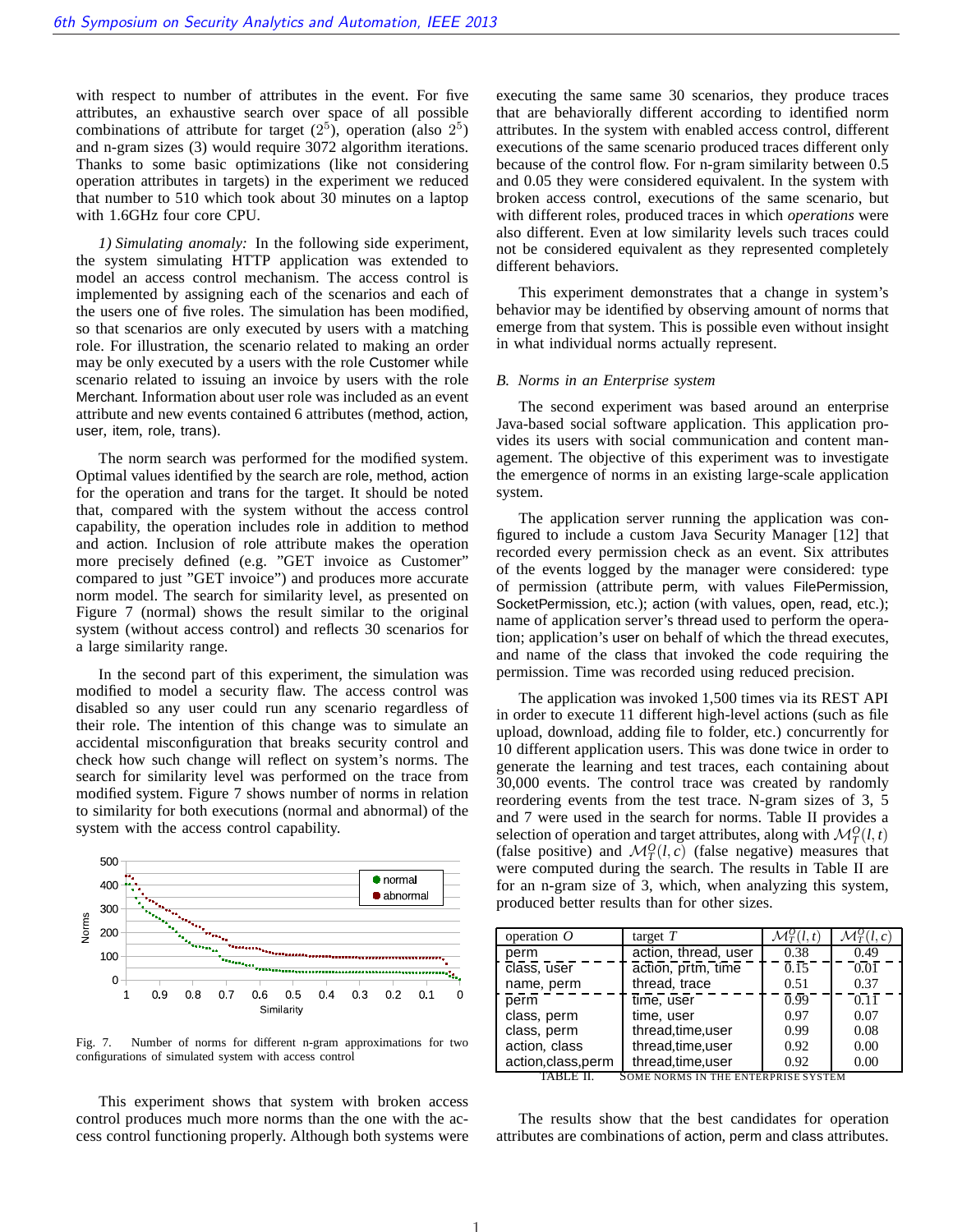It is interesting to note that the operation with attributes {action,class} has results comparable to {action,class,perm}. Intuitively, the latter seems to be a better choice as it defines actual operation more precisely ([SomeClass, open, file] compared to just [SomeClass, open]). This is not surprising since Java tends to define different permission classes according to different kinds of actions and targets. For example, FilePermission is defined in terms of read/write/execute/delete actions (on file targets), while SocketPermission is defined in terms of accept, connect, listen and resolve actions (on socket targets). Thus, for this system, permission name does not provide any additional information regarding the target of the norm.

Studying the effect that the n-gram approximation model (encoding trace similarity) has on the number of norms identified in  $\mathcal{N}_T^O(l)$ , for the best *O* and *T*, provides some interesting insights. In Figure 8, when the degree of trace similarity varies between, 0.34 and 0.17, then 11 norms are identified. This is as expected, as these 11 norms effectively correspond to the underlying behavior patterns resulting from repeatedly invoking the 11 different REST API calls in order to populate the log.



Fig. 8. Number of norms for different n-gram approximations (simulated system)

However, Figure 8 also points to the presence of other potential norms in the system. There are three other regions in the graph that suggest different numbers of norms. For degrees of similarities: between 0.66 and 0.55 there are 140 norms, between 0.49 and 0.45 there are 68 norms, and there are 7 norms between 0.17 and 0.05. We conjecture that these additional norms are a consequence of the application, or its underlying infrastructure, performing different kinds of internal operations for the the same REST API calls. For example, in the same API call we may, at one time, retrieve an object from remote storage while retrieving it from local cache another time; an application may once have established a connection, while at another time uses a previously established connection from a connection pool. Traces generated by different execution paths may be sufficiently different to be considered distinct norms where a high degree of trace similarity is required. This means that it may be possible to generate multiple norm models differing only by degree of trace similarity to have larger number of more precise norms or smaller number of more general ones. While we believe that the 11 norms identified between 0.34 and 0.17 correspond to the events resulting from the REST calls, investigating the cause of the other, emergent, norms is a topic for future research. This experiment was a preliminary attempt to validate that meaningful norms can be identified in a real and complex enterprise system. In building the experiment, many simplifications had to be made, such as ignoring client-side caching and calling only the REST API rather then accessing application resources as the user.

The false positive measure should compare generated norms with norms of abnormal behaviour. Because no traces of abnormal behaviour were available we generated such trace by randomly reordering events in one of existing traces. Investigation on effectiveness of this approach and possible alternatives is a topic for future research.

While the strategy of exhaustive norm search is effective for moderately sized logs, further research is required to develop a scheme to search much larger logs of a scale that is typical of complex enterprise systems.

#### V. DISCUSSION AND RELATED RESEARCH

The previous section demonstrates that it is possible to search for norms that characterize underlying patterns of behavior without any prior knowledge about the system.

Norms may provide an efficient way to compare and evaluate system behavior during its lifecycle. If the number of norms increase after system change, such as reconfiguration or patching, it may indicate that some of the security controls (in or outside of the system) are no longer effective. Such behavior was seen in Section IV-A1. Monitoring changes in the number of norms may be useful in detecting potential problems.

The norm model relates to anomaly detection based on trace analysis. One of the problems recognized in this area is finding an anomalous sequence with regards to a sequence database [8], also known as a 'sense of self' [11]. It can be considered to be a part of norms model to a limited extent, as it effectively treats the system as a single homogenous norm in which one looses many of the subtleties of interaction. Norms, when used for anomaly detection, are similar to another problem – detecting anomalous sub-sequences within a longer log, called *discords*. They are, however, richer and more accurate then currently used techniques [8]. Rather than using fixed size windows, norm model provides much more adaptive variable length sequences that base on event equivalence. Another advantage of norms is an automatic attribute discovery. Study of anomaly detection recognizes n-grams as one of the techniques for modeling behavior, referred to as window-based [8]. Applicability of other techniques, such as kernel and Hidden Markov Models, to norm model is a subject for future research.

Intrusion detection systems may benefit from using norms at multiple precision levels. As it was demonstrated by experiment in Section IV-B, using different trace similarity level may result in different distinct levels of norms precision. A hybrid IDS employing this technique may match at multiple precision levels and, depending on configuration, adjust alert levels or automatically learn new rules.

Behavioral norms are related to process mining techniques [3], [22] whereby process models, such as Petri-nets, are generated from low level audit logs. These techniques have been used for security conformance [1]. These models tend to use coarse-grained event abstractions, such as operation-name and date. Future research will investigate how the results in this paper might be used as pre-processing step in order to identify